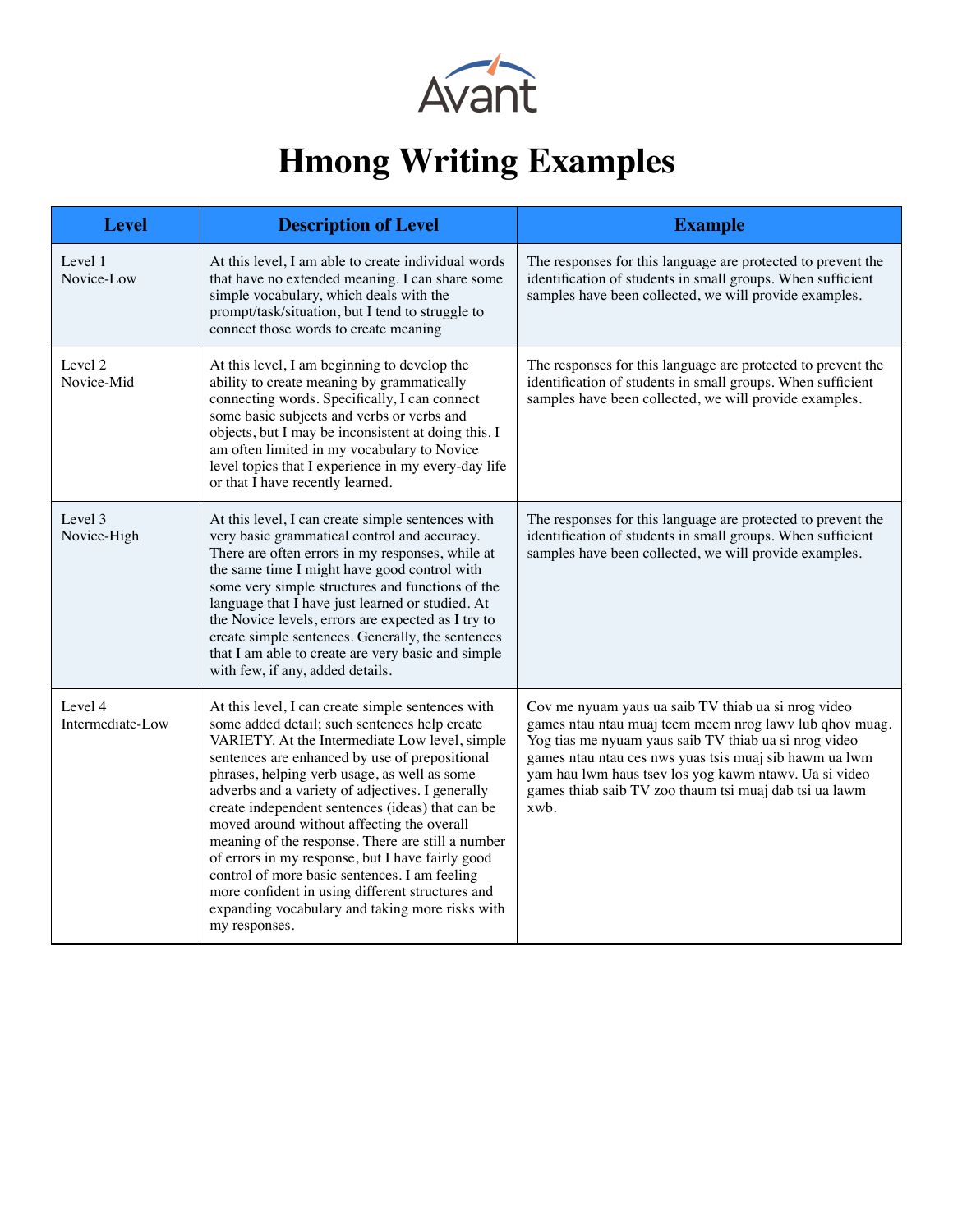| <b>Level</b>                       | <b>Description of Level</b>                                                                                                                                                                                                                                                                                                                                                                                                                                                                                                                                                                                                                                                                                        | <b>Example</b>                                                                                                                                                                                                                                                                                                                                                                                                                                                                                                                                                                                                                                                                                                                                                                                                                                                                                                                                                                            |
|------------------------------------|--------------------------------------------------------------------------------------------------------------------------------------------------------------------------------------------------------------------------------------------------------------------------------------------------------------------------------------------------------------------------------------------------------------------------------------------------------------------------------------------------------------------------------------------------------------------------------------------------------------------------------------------------------------------------------------------------------------------|-------------------------------------------------------------------------------------------------------------------------------------------------------------------------------------------------------------------------------------------------------------------------------------------------------------------------------------------------------------------------------------------------------------------------------------------------------------------------------------------------------------------------------------------------------------------------------------------------------------------------------------------------------------------------------------------------------------------------------------------------------------------------------------------------------------------------------------------------------------------------------------------------------------------------------------------------------------------------------------------|
| Level 5<br>Intermediate-Mid        | At this level, I can now create enough language<br>to show groupings of ideas. My thoughts are<br>loosely connected and cannot be moved around<br>without affecting meaning. I can also create a<br>few sentences with complexity and am able to<br>use some transition words. I am also able to use<br>more than just simple present tense, but often<br>make mistakes when I try to use other tenses. My<br>vocabulary use is expanding and I am able to use<br>more than the usual, high frequency or most<br>common vocabulary. I feel that I am able to<br>create new language on my own and<br>communicate my everyday needs without too<br>much difficulty.                                                 | Ntawm kev saib TV thiab kev ua si cov video game ntau<br>dhau lawm yuav tsis zoo rau me nyuam vim hais tias yuav<br>tsis zoo rau me nyuam lub qhov muag. Yam zoo los ntawm<br>saib TV ces yog lawv yuav kawm tau saib ntawv thiab hais<br>lus Ankis. Yog tias me nyuam yaus saib TV thiab ua si nrog<br>video games ntau ntau ces nws yuas tsis muaj sib hawm ua<br>lwm yam hau lwm haus tsev los yog kawm ntawv. Ua si<br>video games thiab saib TV zoo thaum tsi muaj dab tsi ua<br>xwb.                                                                                                                                                                                                                                                                                                                                                                                                                                                                                                |
| Level 6<br>Intermediate-High       | At this level, I have good control of the language<br>and feel quite confident about an increasing range<br>of topics. There are still some occasional errors<br>in my language production, but that does not<br>hinder my ability to communicate what I need to<br>share. I can use circumlocution to explain or<br>describe things for which I do not know specific<br>vocabulary or structures. I can understand and<br>use different time frames and am just beginning<br>to develop the ability to switch most time frames<br>with accuracy. I can use transition words and<br>concepts with some ease. My language has a<br>more natural flow, but I still may have some<br>unnatural pauses or hesitations. | Kuv tau pom haiv thias kev saib TV thiab kev ua si cov<br>video game yeej muaj ntau qhov zoo thiab qhov phem. Qhov<br>ua kuv tau pom ua yog yam zoo mam, kuv pom tau haiv<br>thias TV qhia tau peb cov me nyuam yaus txog kev kaws<br>haiv lus. Thaum peb cia peb cov me nyuam saib TV txog<br>txoj kev kaws lus mam lawv yeej kaws tau lus Ankis thiab<br>lus Hmoob yooj yim. Kev cov video game los nws yeej pab<br>tau peb cov me nyuam yaus nyeem ntawv thiab. Yog haiv<br>thias lawv nyeem tsis tau ntawv ces lawv yeej ua si tsis tau<br>nrog cov video game li. Kev saib TV thiab ua si video<br>games tsis zoo vim nws ua tau rau peb cov me nyuam dhiv<br>muag. Thaum peb cov me nyuam saib TV tag li xwb nws<br>tsis zoo rau lawv cov qhov muag.                                                                                                                                                                                                                                |
| Level <sub>7</sub><br>Advanced-Low | Response contains a number of complexities with<br>higher degree of accuracy (at least 6). Has<br>Advanced vocabulary or Advanced terms,<br>conjugations etc. (at least three instances).<br>Natural flow evident using as many details and<br>descriptive language as possible to create a clear<br>picture. Errors with move complex structures<br>may still occur. Ability to switch time frames<br>begins to increase in accuracy if called for in the<br>prompt.                                                                                                                                                                                                                                              | Muaj coob coob tug me nyuam ua yeeg xav saib TV thiab ua<br>si cov video game. Qhov zoo los yeej muaj thiab qhov phem<br>los muaj. Ib qhov zoo ntawm saib TV yog cov me nyuam<br>yuas kawm ntau ntau yag. Yog lawv saib local news, lawv<br>thaij paub cov lawv zaj zov thiab cov xov xwm tam si no.<br>Ntxiv mus, saib TV yog pab lawv kawm lus Anskiv thiab<br>lus Hmoob. Ib qhov zoo ntawm me nyuam yuas ua si video<br>game yog nws qhia tug me nyuam koj muaj tswv yim. Vim<br>lis tawd, lawv tuaj yeem ua tshua yam tau. Kev tsis zoo<br>ntawm saib TV thiab ua si cov video game yog nws yuag ua<br>rau lawv tub nkeej vim tais lawv xav txoj ua si video game<br>thiab saib TV xwb. Lawv txoj kev kawv ntawv yuav poob<br>deb heev yog niam thiab txiv yuav haib tsis tau. Tab si, yog<br>niam txiv tuaj yeem xyuas tau lawy cov me nyuam, cov<br>khoom plig yog zoo dua qhov phem.                                                                                               |
| Level 8<br>Advanced-Mid            | Response contains a number of complexities with<br>higher degree of accuracy. Has Advanced<br>vocabulary or Advanced terms, conjugations etc.<br>(number of Advanced terms depends upon the<br>rest of the response. There needs to be a Natural<br>flow evident. Response show ability to create<br>language that has sophistication of language<br>skills with description and the narration<br>interwoven and syntactical density is imperative.<br>Ability to switch time frames begins to increase<br>in accuracy if called for in the prompt.                                                                                                                                                                | Thaum peb xav txog cov kev me nyuam yuas saib TV thiab<br>ua si video games, muaj ntau yag qhov zoo thiab ntau yag<br>qhov phem. Cia peb pib nrog cov zoo. Ib qhov zoo ntawm<br>saib TV thiab ua si video games yog cov me nyuam kawm<br>ntau ntau yag. Yog lawv saib local news, lawv thaij paub cov<br>lawy zaj zov thiab cov xov xwm tam si no. Yog lawy ua si<br>cov video games pab lawv, lawv mam muaj tswv yim ntau.<br>Ib qhov tsis zoo yog coob kws kho mob ntseeg tias kev saib<br>TV ntau dhau thiab ua si video games ua me nyuam tsis pom<br>kev zoo. Ntxis mus, yog me nyuam saib TV thiab ua si<br>video games xwm ces lawv kev kawm ntawv yog poob.<br>Qhov tseem ceeb tshaj plaws, kev saib TV ntau thiab kev ua<br>si ua rau cov menyuam lub cev tsis zoo. Kev tsis muaj lub<br>cev ua haujlwm tau ua rau yam kabmob ntshav qab zib 2<br>ntawm cov menyuam yaus. Tab si, yog niam txiv yeem<br>xyuas tau lawv cov me nyuam, cov khoom plig yog zoo dua<br>cov tsis zoo. |